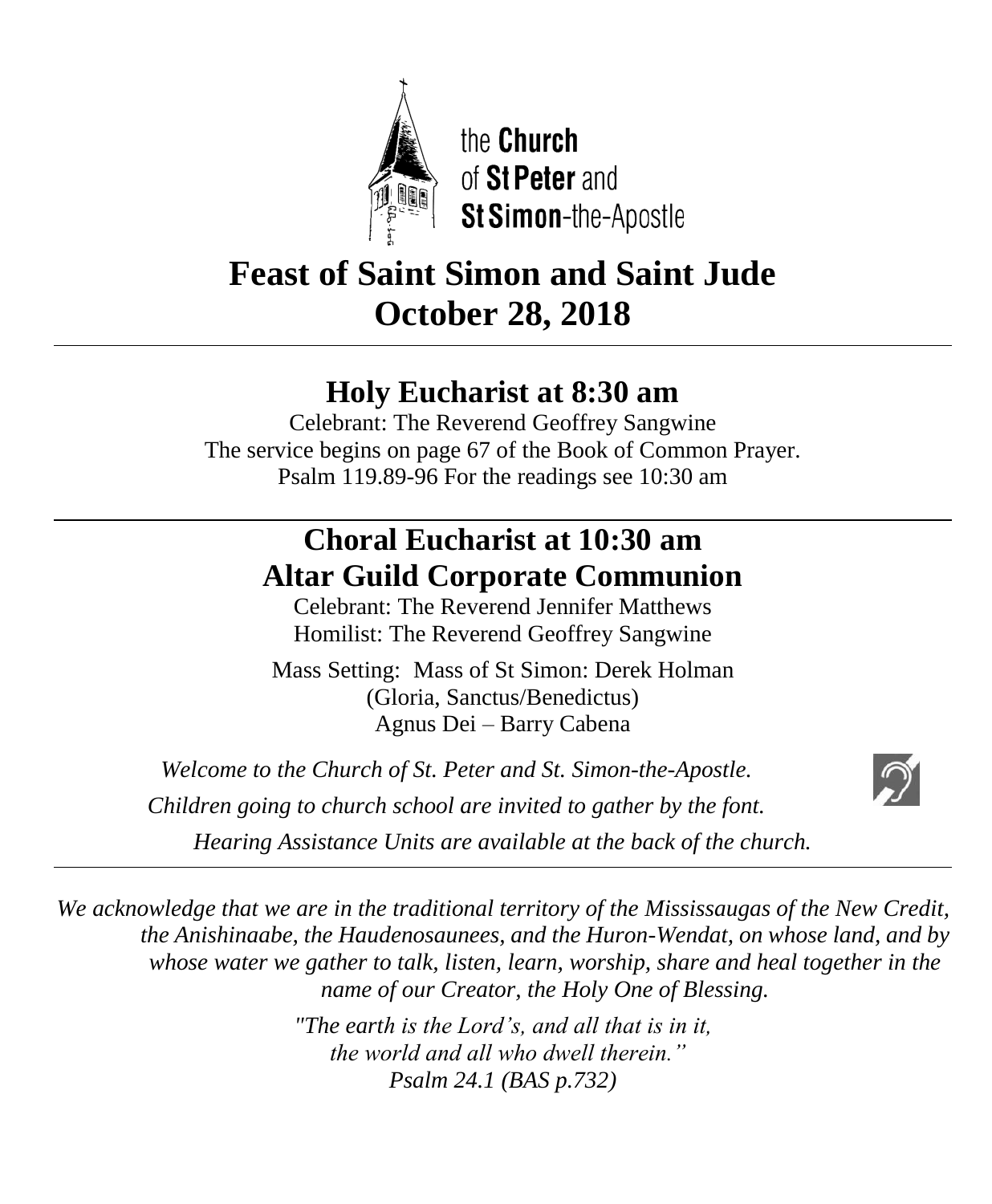*The flowers are given to the honour and glory of Almighty God and in loving memory of her parents Frances and Spencer Reeder and her sister Susan Reeder Meyers by Peggy Needham.*

**Prelude** *Christe, Aeterna Munera - Five preludes on Plainsong Melodies* HEALEY WILLAN

## **The Gathering of the Community**

**Hymn 434** *The Love of Jesus Calls Us*  $\blacksquare$ 

*Celebrant* The grace of our Lord Jesus Christ, and the love of God, and the fellowship of the Holy Spirit, be with you all.

*All* **And also with you.**

*Celebrant* Almighty God,

*All* **to you all hearts are open, all desires known, and from you no secrets are hidden. Cleanse the thoughts of our hearts by the inspiration of your Holy Spirit, that we may perfectly love you, and worthily magnify your holy name; through Christ our Lord. Amen**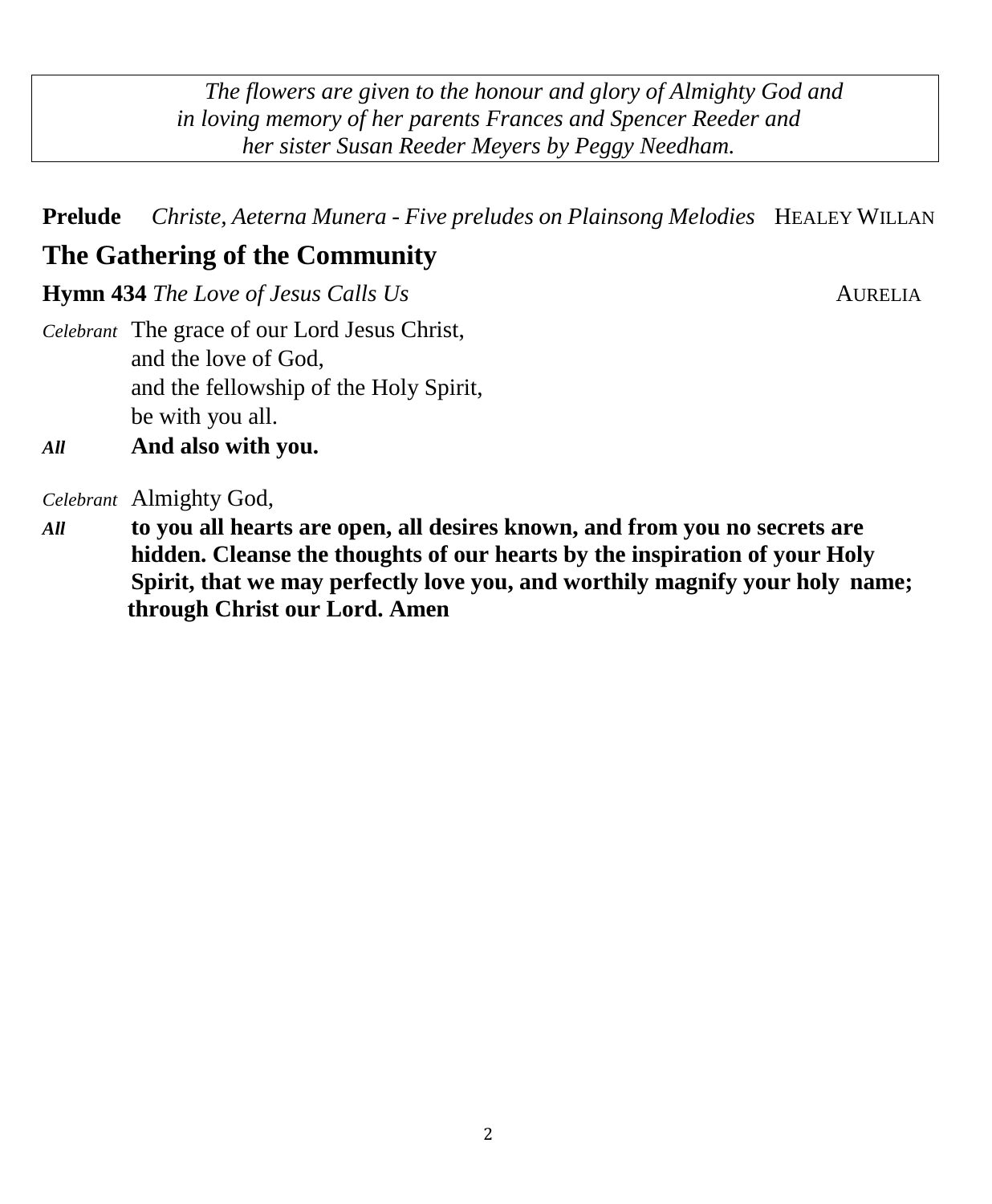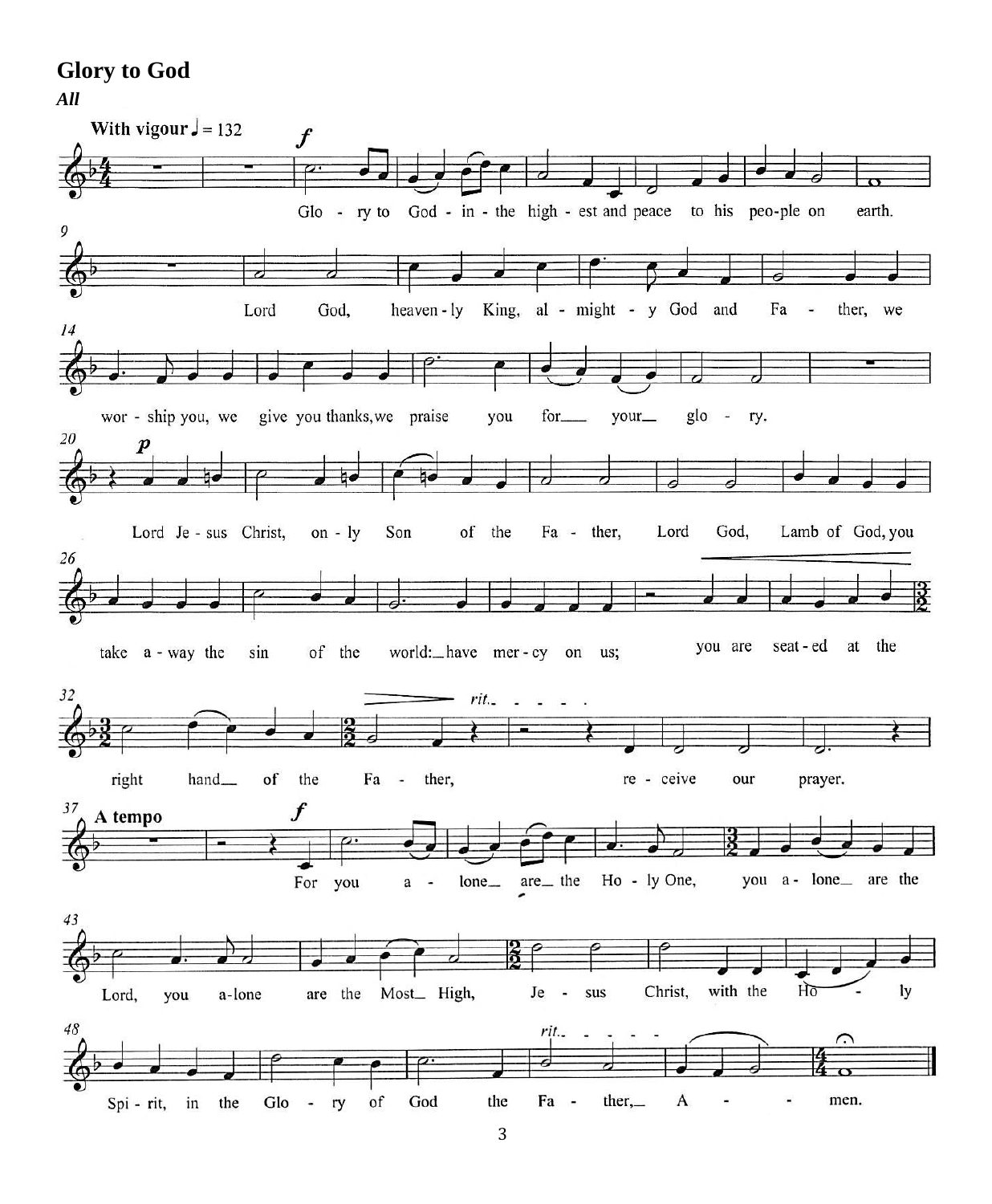## **Collect of the Day**

*Celebrant* Almighty God, we thank you for the glorious company of the apostles, and especially on this day for Simon and Jude. As they were faithful and zealous in their mission, so may we with ardent devotion make known the love and mercy of our Lord and Saviour Jesus Christ, who lives and reigns with you and the Holy Spirit, one God, now and for ever. **Amen.** 

## **Proclamation of the Word**

**First Lesson** *Deuteronomy 32.1–4**Read by Dennis Gittens Reader* A reading from the Book of Deuteronomy. Give ear, O heavens, and I will speak; let the earth hear the words of my mouth. May my teaching drop like the rain, my speech condense like the dew; like gentle rain on grass, like showers on new growth. For I will proclaim the name of the Lord; ascribe greatness to our God! The Rock, his work is perfect, and all his ways are just. A faithful God, without deceit, just and upright is he;

*Reader* The word of the Lord *All* **Thanks be to God.**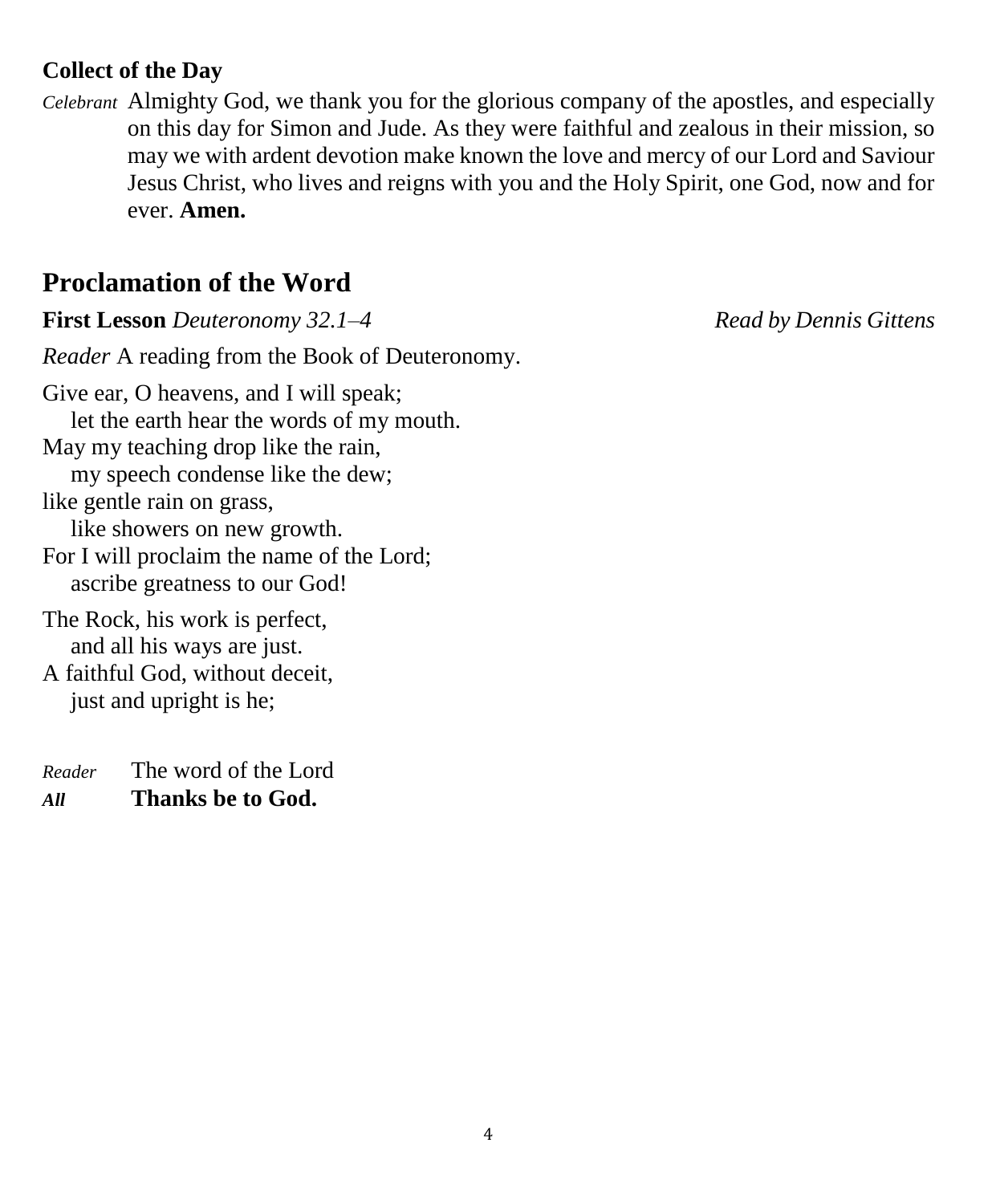

*<sup>89</sup>* O Lord, your word is ' ever'lasting; \* it ' ständs ' firm in · the ' heavens.  $90$  Your faithfulness remains from one gene'ration  $\cdot$  to an'other;  $*$ you established the ' earth, and ' it a'bides.  $91$  By your decree these con'tinue  $\cdot$  to this ' day,  $*$ for ' all things ' are your ' servants. *<sup>92</sup>* If my delight had not ' been in · your ' law, \* I should have ' perished in ' my af 'fliction.  $93$  I will never for get  $\cdot$  your com'mandments,  $*$ because by ' them you ' give me ' life. <sup>94</sup> I am yours; oh, that ' you would ' save me! \* for I ' study ' your com'mandments. <sup>95</sup> Though the wicked lie in wait for me ' to des'troy me, \* I will apply my ' mind to ' your de'crees.  $96$  I see that all things ' come to  $\cdot$  an ' end,  $*$ but your com'mandment ' has no ' bounds.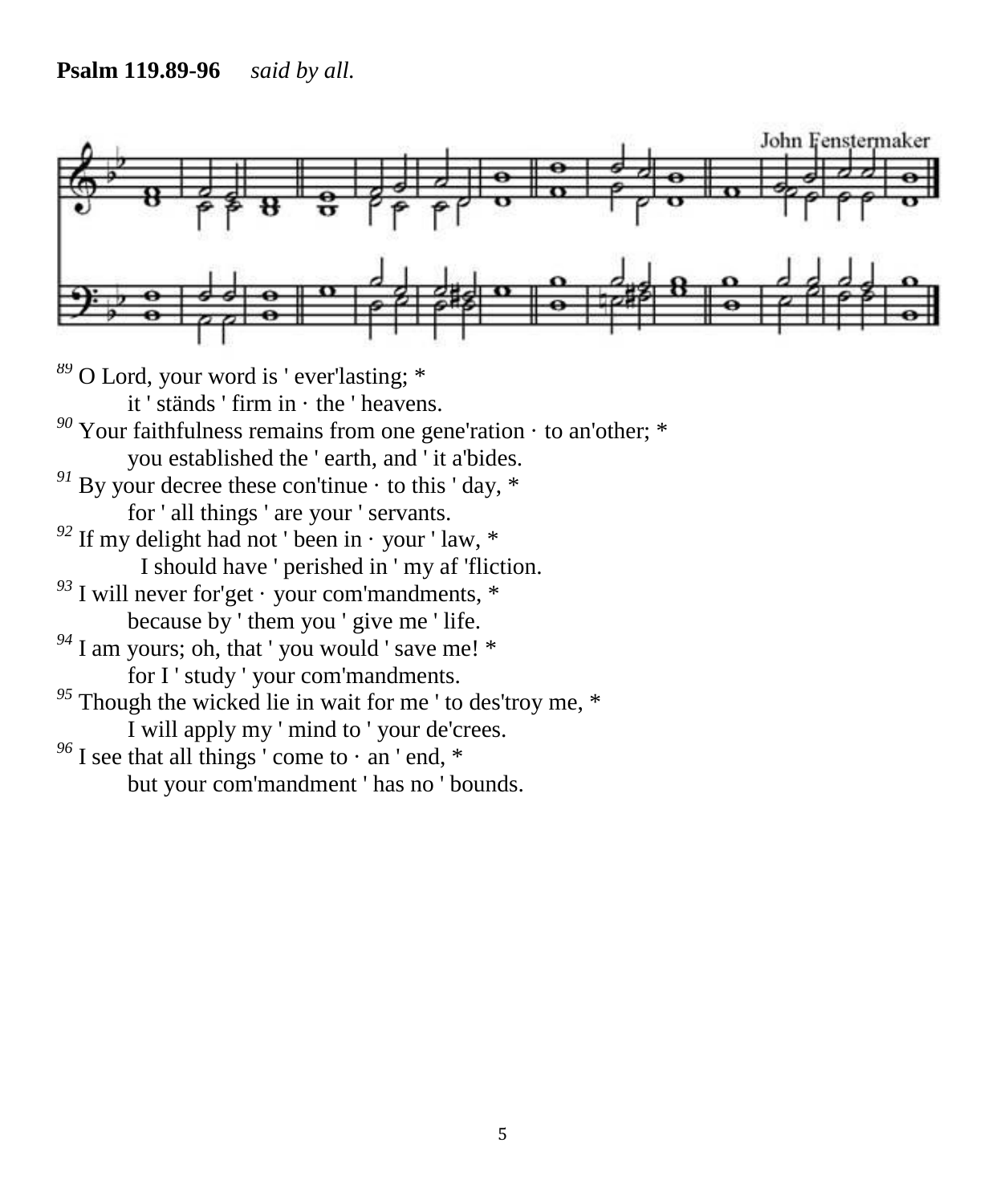**Second Lesson** *Ephesians 2.13–22 Read by Brooke Sales-Lee* 

*Reader* A reading from the letter of Paul to the Ephesians.

But now in Christ Jesus you who once were far off have been brought near by the blood of Christ. For he is our peace; in his flesh he has made both groups into one and has broken down the dividing wall, that is, the hostility between us. He has abolished the law with its commandments and ordinances, so that he might create in himself one new humanity in place of the two, thus making peace, and might reconcile both groups to God in one body through the cross, thus putting to death that hostility through it. So he came and proclaimed peace to you who were far off and peace to those who were near; for through him both of us have access in one Spirit to the Father. So then you are no longer strangers and aliens, but you are citizens with the saints and also members of the household of God, built upon the foundation of the apostles and prophets, with Christ Jesus himself as the cornerstone. In him the whole structure is joined together and grows into a holy temple in the Lord; in whom you also are built together spiritually into a dwelling-place for God.

*Reader* The word of the Lord. *All* **Thanks be to God.**

**Hymn 283** *By All Your Saints Still Striving Vs 1, 2u, 2v & 3* KING'S LYNN

**The Holy Gospel** *John 15.17–27*

*Celebrant* The Lord be with you

*All* **And also with you.**

*Celebrant* The Holy Gospel of our Lord Jesus Christ according to John.

*All* **Glory to you, Lord Jesus Christ.**

I am giving you these commands so that you may love one another. 'If the world hates you, be aware that it hated me before it hated you. If you belonged to the world, the world would love you as its own. Because you do not belong to the world, but I have chosen you out of the world—therefore the world hates you. Remember the word that I said to you, "Servants are not greater than their master." If they persecuted me, they will persecute you; if they kept my word, they will keep yours also. But they will do all these things to you on account of my name, because they do not know him who sent me. If I had not come and spoken to them, they would not have sin; but now they have no excuse for their sin. Whoever hates me hates my Father also. If I had not done among them the works that no one else did, they would not have sin. But now they have seen and hated both me and my Father. It was to fulfil the word that is written in their law, "They hated me without a cause." 'When the Advocate comes, whom I will send to you from the Father, the Spirit of truth who comes from the Father, he will testify on my behalf. You also are to testify because you have been with me from the beginning.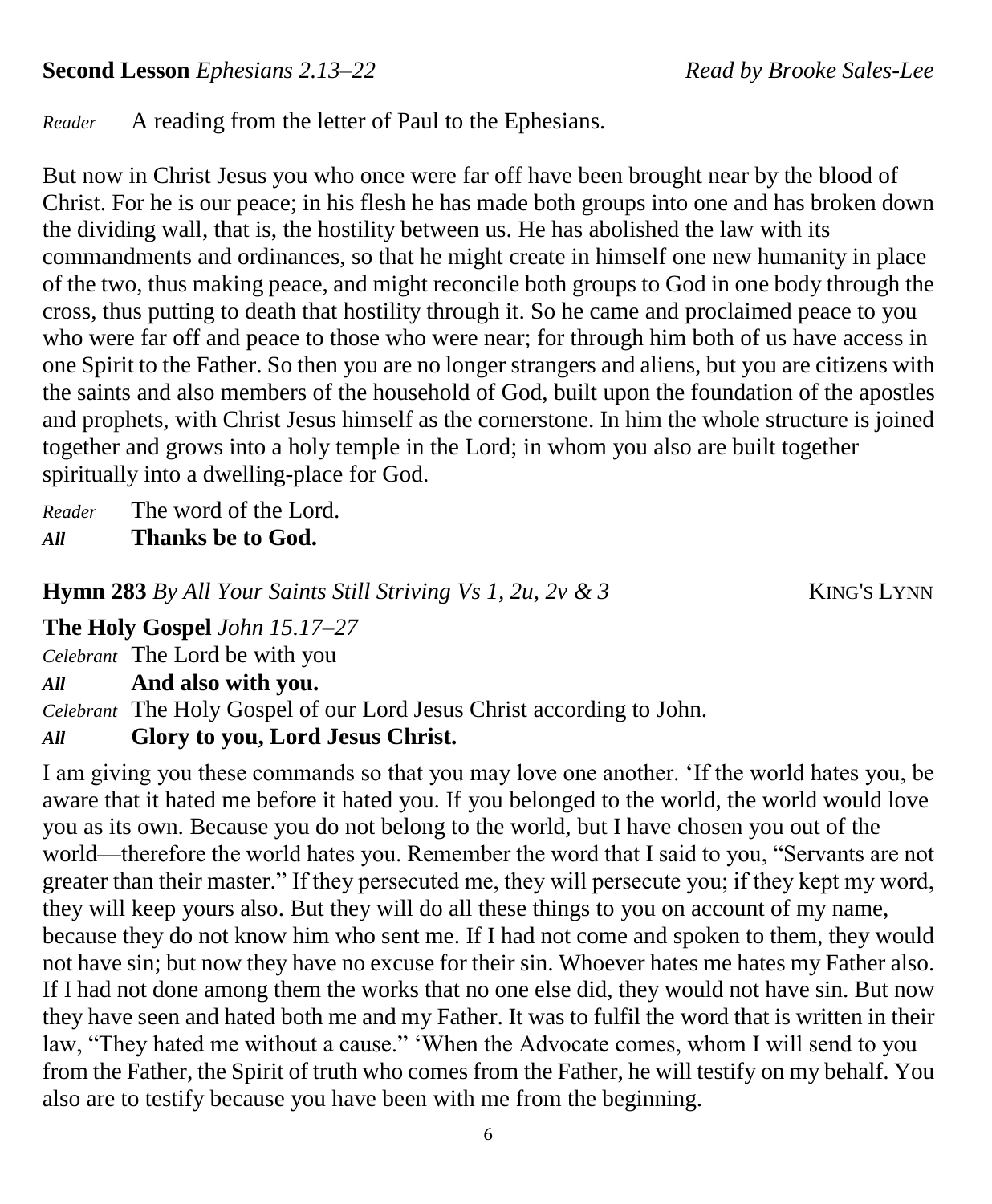*Celebrant* The Gospel of Christ.

#### *All* **Praise to you, Lord Jesus Christ.**

### **Homily**

## **The Apostles' Creed**

*Celebrant* Let us confess the faith of our baptism, as we say,

*All* **I believe in God, the Father almighty, creator of heaven and earth. I believe in Jesus Christ, his only Son, our Lord. He was conceived by the power of the Holy Spirit and born of the Virgin Mary. He suffered under Pontius Pilate, was crucified, died, and was buried. He descended to the dead. On the third day he rose again. He ascended into heaven, and is seated at the right hand of the Father. He will come again to judge the living and the dead. I believe in the Holy Spirit, the holy Catholic Church, the communion of saints, the forgiveness of sins, the resurrection of the body, and the life everlasting. Amen.**

**Prayers of the People** *Please kneel or stand, as able. Led by Ian Corlett*

### **Anointing and Laying on of Hands for Healing**

*Celebrant* Holy Scripture teaches us that in acts of healing and restoration our Lord Jesus and his disciples laid hands on the sick and anointed them. By so doing they made known the healing power and presence of God. Pray that as we follow our Lord's example, we may know his unfailing love.

> *Those who would like to be anointed are invited at this time to the St. Peter's altar at the south side of the church.*

#### **Hymn 352** *Amazing Grace* **NEW BRITAIN NEW BRITAIN**

## **Confession and Absolution**

*The Celebrant invites the confession of sin. Then is said:*

*Celebrant* Most merciful God,

*All* **We confess that we have sinned against you in thought, word and deed, by what we have done and by what we have left undone. We have not loved you with our whole heart; we have not loved our neighbours as ourselves. We are truly sorry and we humbly repent. For the sake of your Son, Jesus Christ, have mercy on us and forgive us, that we may delight in your will and walk in your ways, to the glory of your name. Amen.** *The Absolution is pronounced.*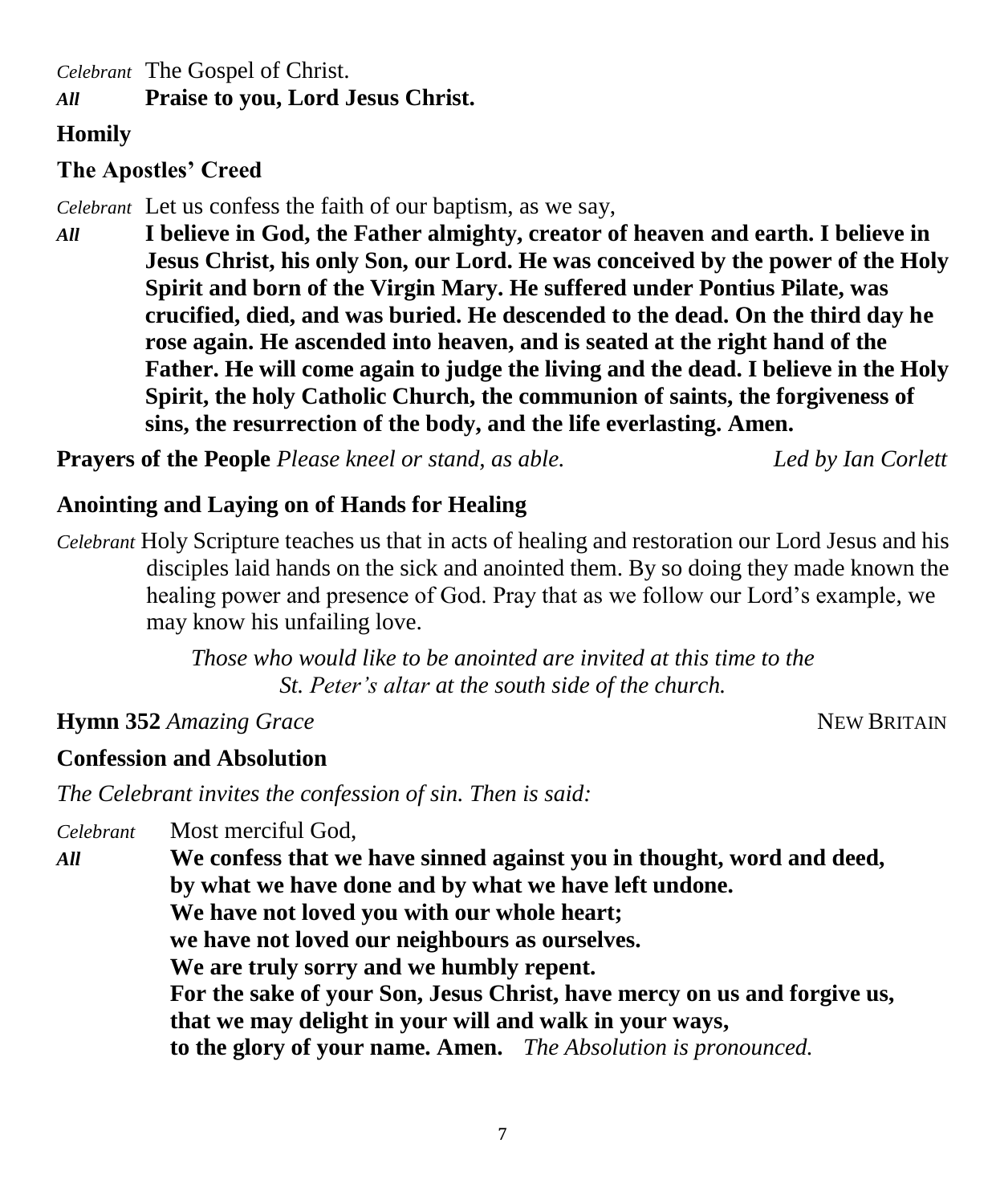## **The Peace**

*Celebrant* The peace of the Lord be always with you.

## *All* **And also with you.**

*We invite you to share a sign of peace with those near you – a handshake, slight bow or other form of greeting. Please respect the wishes of those who prefer not to shake hands.*

## **Commissioning of the Altar Guild Members**

- *Priest* Brothers and sisters in Christ, we are all baptised by the one Spirit into one Body, and given gifts for a variety of ministries for the common good. Today we commission these persons in the name of God and of this congregation to a special ministry to which they are called.
- *Sponsor* I present to you these persons to be admitted to the ministry of the Altar Guild in this congregation.
- *Priest* Are the persons you present prepared by a commitment to Christ as Lord, by regular attendance at worship and the knowledge of their duties, to exercise their ministry to the honour of God, and the well-being of this Church?
- *Sponsor* I believe they are.
- *Priest* You have been called to a ministry in this congregation.

Will you, as long as you are engaged in this work, perform it with diligence? *Candidate(s)*I will, with God's help.

*Priest* Will you faithfully and reverently execute your duties to the honor of God, and the benefit of this congregation?

*Candidate(s)*I will, with God's help.

## **Antiphon**

- *Priest* The Levites were responsible for the ark, the table, the lampstand, the altars, and the vessels of the sanctuary with which the priests minister.
- *Priest* O worship the Lord in the beauty of holiness.

*Response* **Let the whole earth stand in away of him.**

*Priest* In the temple of the Lord all are crying, "Glory".

## *Response* **Holiness adorns your house, O Lord for ever.**

*Priest* Let us pray.

O God, you accepted the service of the Levites in your temple, and your Son was pleased to accept the loving service of his friends; bless the ministry of the Altar Guild of this parish, and these persons whom we now induct into the same. Give your servants grace, that they, caring for the vessels and vestments of your worship and adornment of your sanctuary, may make the place of your presence glorious; through Jesus Christ our Lord. In the name of God and of this congregation, I commission you NN, as member of the Altar Guild of this parish of St Peter and St Simon-the-Apostle, in the name of the Father, and of the Son and of the Holy Spirit. **Amen.**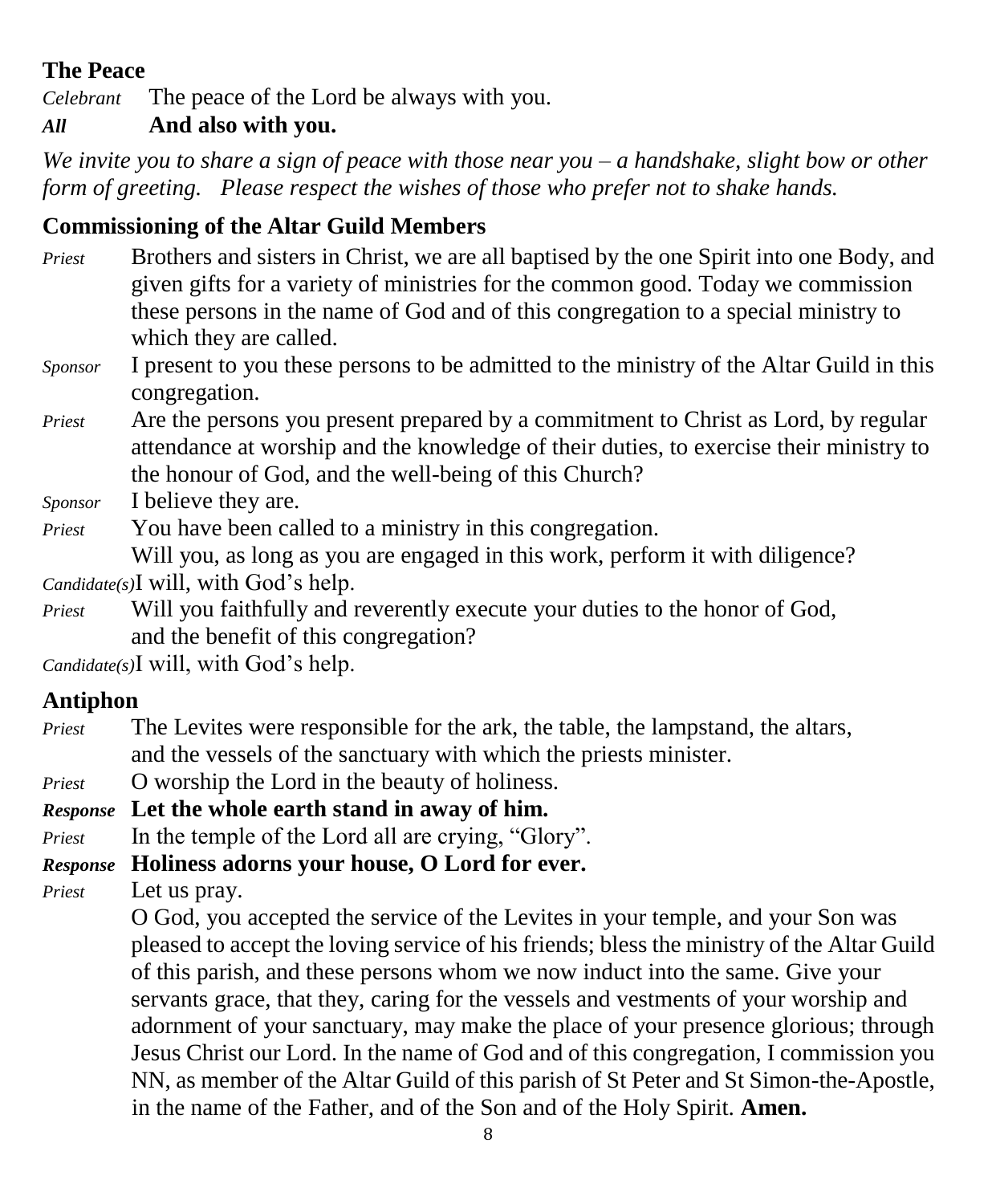#### **Celebration of the Eucharist**

**Hymn 277** *How Blessed Are All The Saints* SONG 34

## **Prayer over the Gifts & Great Thanksgiving**

*Celebrant* God of faithfulness, accept our offering this day, and give us grace to witness to your truth and to follow in the path of those who acknowledge Jesus as Lord for ever and ever. **Amen.**

*Celebrant* The Lord be with you.

*All* **And also with you.**

*Celebrant* Lift up your hearts.

*All*

### *All* **We lift them to the Lord.**

*Celebrant* Let us give thanks to the Lord our God.

### *All* **It is right to give our thanks and praise.**

*Celebrant* Blessed are you, gracious God, creator of heaven and earth; in the multitude of your saints you have surrounded us with so great a cloud of witnesses, that we, rejoicing in their fellowship, may run with patience the race that is set before us, and together with them receive the crown of glory that never fades away. Therefore with angels and archangels and with all who have served you in every age, we raise our voices to proclaim the glory of your name.

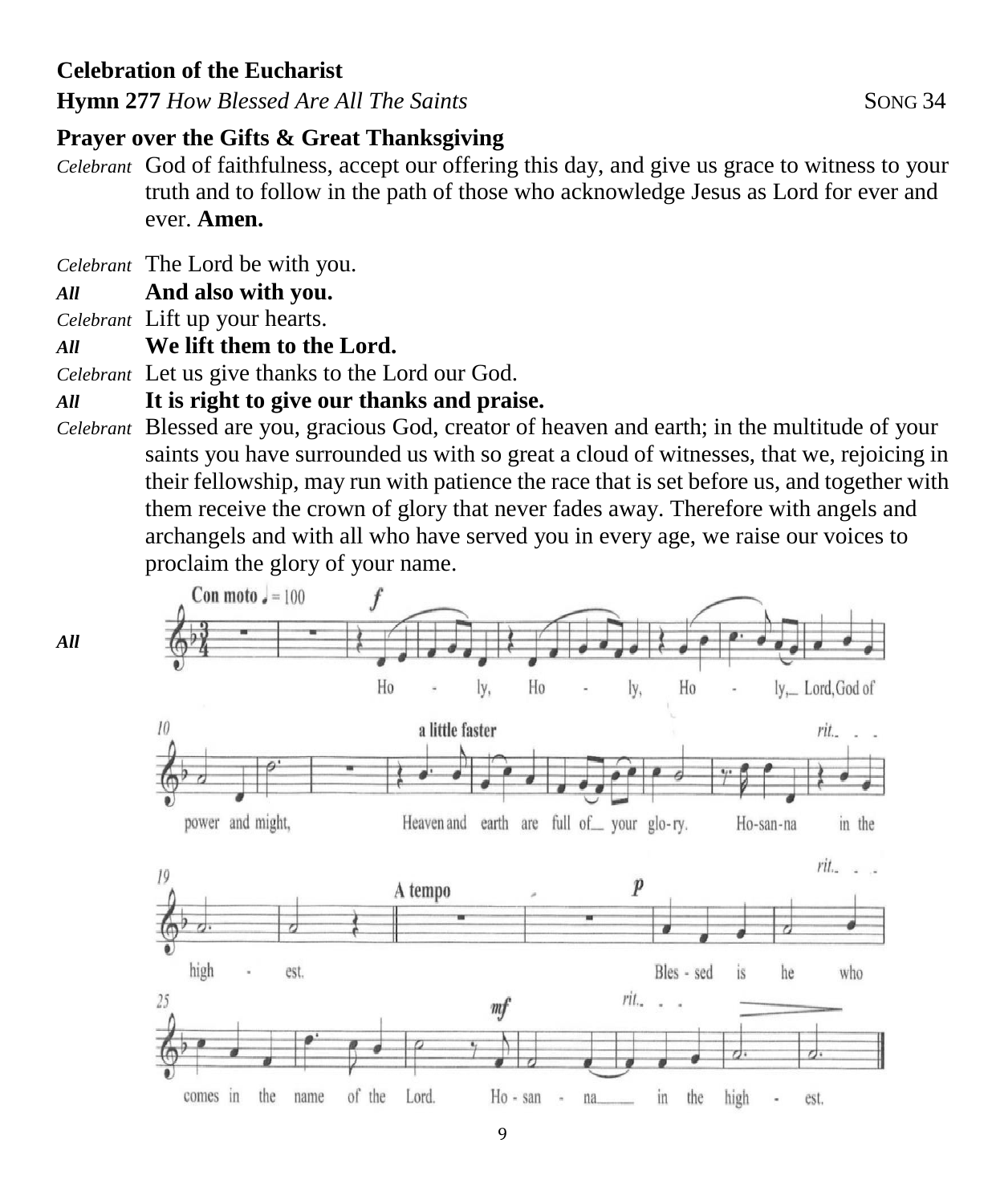- *Celebrant* We give thanks to you, Lord our God, for the goodness and love you have made known to us in creation; in calling Israel to be your people; in your Word spoken through the prophets; and above all in the Word made flesh, Jesus your Son. For in these last days you sent him to be incarnate from the Virgin Mary, to be the Saviour and Redeemer of the world. In him, you have delivered us from evil, and made us worthy to stand before you. In him, you have brought us out of error into truth, out of sin into righteousness, out of death into life. On the night he was handed over to suffering and death, a death he freely accepted, our Lord Jesus Christ took bread; and when he had given thanks to you, he broke it, and gave it to his disciples, and said, " Take, eat: this is my body which is given for you. Do this for the remembrance of me." After supper he took the cup of wine; and when he had given thanks, he gave it to them, and said, "Drink this, all of you: this is my blood of the new covenant, which is shed for you and for many for the forgiveness of sins. Whenever you drink it, do this for the remembrance of me." Therefore, Father, according to his command,
- *All* **we remember his death, we proclaim his resurrection, we await his coming in glory;**
- *Celebrant* and we offer our sacrifice of praise and thanksgiving to you, Lord of all; presenting to you, from your creation, this bread and this wine. We pray you, gracious God, to send your Holy Spirit upon these gifts, that they may be the sacrament of the body of Christ and his blood of the new covenant. Unite us to your Son in his sacrifice, that we, made acceptable in him, may be sanctified by the Holy Spirit. In the fullness of time, reconcile all things in Christ, and make them new, and bring us to that city of light where you dwell with all your sons and daughters; through Jesus Christ our Lord, the firstborn of all creation, the head of the Church, and the author of our salvation; by whom, and with whom, and in whom, in the unity of the Holy Spirit, all honour and glory are yours, almighty Father, now and for ever.**Amen.**

## **Lord's Prayer**

#### **Breaking of the Bread**

*Celebrant* "I am the bread which has come down from heaven," says the Lord. *All* **Give us this bread for ever.** *Celebrant* "I am the vine, you are the branches." *All* **May we dwell in him, as he lives in us.** *Celebrant* The gifts of God for the People of God.

*All* **Thanks be to God.**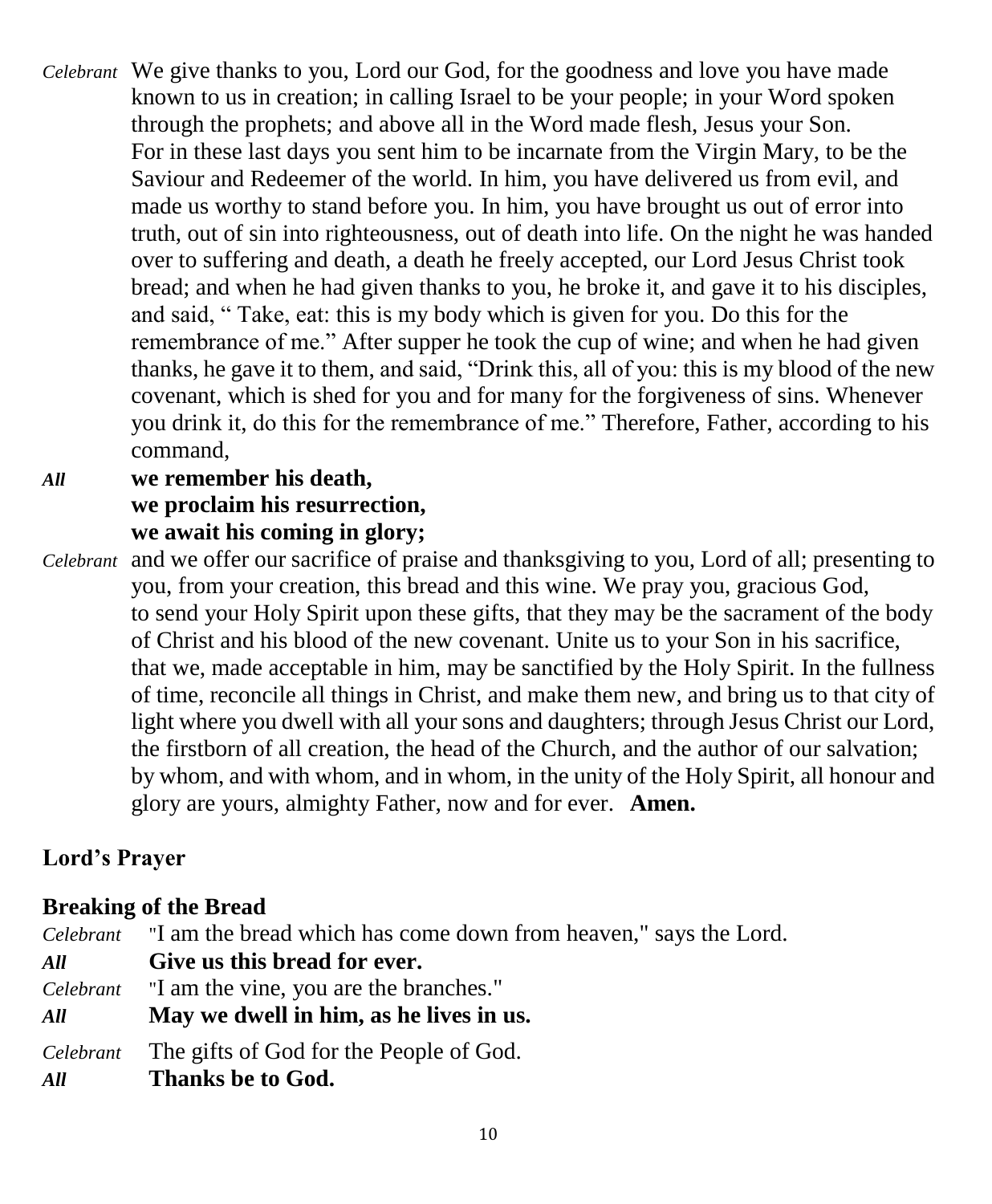#### **Agnus Dei** *Mass of St Simon* BARRY CABENA

*Choir O Lamb of God, who takes away the sin of the world, have mercy on us. O Lamb of God, who takes away the sin of the world, have mercy on us. O Lamb of God, who takes away the sin of the world, grant us your peace.*

## **Holy Communion**

*All baptized Christians are welcome to receive Communion. Please do not dip the consecrated bread into the wine - Drinking from the chalice is considered safe from the point of view of public health. You are also welcome to receive only the bread, if you prefer. Indicate this by holding your arms crossed over your chest as the chalice passes; this is also a way to receive a blessing rather than communion. Gluten-free communion wafers are available – please let the administering priest know.*

| <b>Hymn 557</b> Eternal Spirit of the Living Christ | <b>SURSUM CORDA</b>  |
|-----------------------------------------------------|----------------------|
| <b>54</b> Bread of the World in Mercy Broken        | RENDEZ A DIEU        |
| <b>Motet</b> Lo in the time Appointed               | <b>HEALEY WILLAN</b> |

*Lo, in the time appointed the Lord will come, the mountains and hills will break forth in singing, and all the trees of the field shall clap their hands: for the Lord shall come into his everlasting kingdom and on the throne of David he shall reign forever. Alleluia*

## **Prayer after Communion** *Please stand.*

*Celebrant* Eternal God, we are nourished by the bread of life. Strengthen us to witness to the gospel, and bring us to reign with Jesus Christ your Son, for he is Lord now and for ever. **Amen.**

*Celebrant* Glory to God,

*All* **whose power, working in us, can do infinitely more than we can ask or imagine. Glory to God from generation to generation, in the Church and in Christ Jesus, for ever and ever. Amen.**